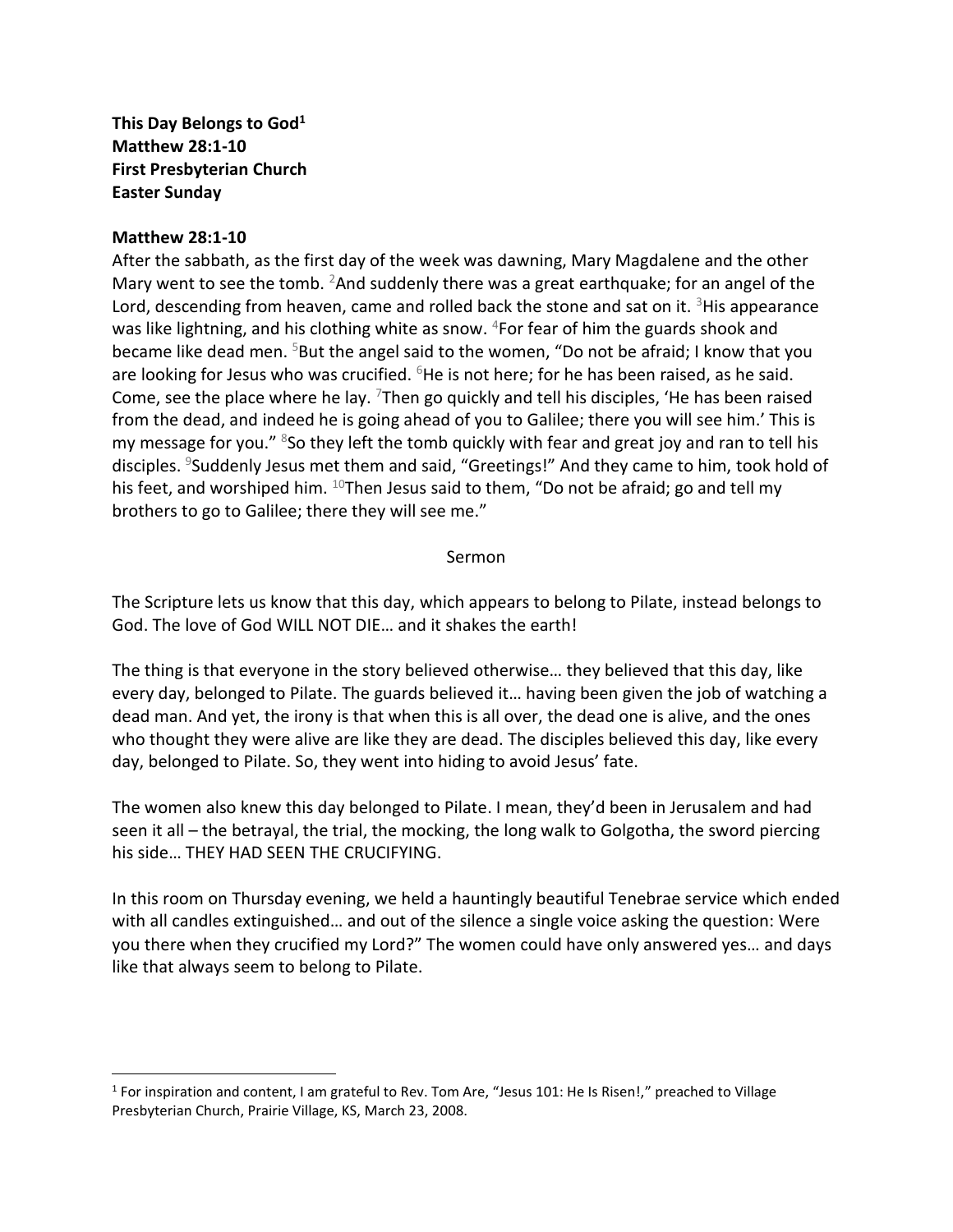But the Scripture makes it clear: this day belongs to God. The earth shakes… Jesus steps from the tomb… the crucified one is now alive! And he says some powerful Easter words: "Do not be afraid." A very young pastor heard these Easter words from Kelly. Kelly was an elder in her church, she taught a women's Bible class for two decades, she had only retired the year before, but cancer has no respect for the golden years. She was dying… and it was this young pastor's very first memorial service. I can tell you; no seminary class can prepare you for that. Well, he visited Kelly before she died, and she said, "Preacher, just tell them there's nothing to be afraid of." It was just like her to make one of her last acts of ministry to comfort a young, terrified pastor staring death in the face for the first time. "Tell them there is nothing to be afraid of." So, when they gathered for her memorial service, they sang "The King of Love My Savior Is" and "For All the Saints" and he told them what she said, "There is nothing to be afraid of."

These last words were also the first words, do you remember? It was Christmas… and angels had appeared to Mary and then to Joseph and finally they would find their way to the shepherd's field – and each time the angels said the same thing: "Fear not. Do not be afraid." It is how the story begins… it is how the story ends… and I wish it were that easy to not be afraid.

Pilate appears to be the Commander in Chief that day. Matthew tells us he ordered guards to watch the tomb. They were probably just kids wearing armor and carrying a sword. They were given a simple task… watch a dead man! But the Scriptures tell us this is not Pilate's day; this is God's day. And when the love of God did not die, the world was shaken. And when the world was shaken, the guards became like dead men… they were literally scared to death. Because that's what fear does to us… it drains the life right out of us.

We will all die… we know that. Death WILL eventually have the last moment of our lives in this world. Yet, death is greedy and wants more… it wants not only our last moment, but all our moments… and death's great weapon is fear.

The truth is we live much of our lives in fear. At least I do! Afraid of losing control of things... afraid of not having enough… afraid of losing what I have… afraid of not measuring up… afraid of what the future holds for me and those I love. Jesus said, "You don't have to be afraid anymore" – but this is not to say there is nothing to fear. Who can forget the feeling of seeing your teenage child, driver's license in hand, pulling out of the driveway for the first time alone? The doctor says, "The surgery was successful, but we'll need to wait several days for the pathology report." I read this week that there may be glimmers of good news on the climate change front, but only if nations do what they've said they will. Having lived through what we have the past two years, who among us is not just a little afraid of what may happen next? There is much to fear… and Jesus never denies that. But the Scripture is clear - this is not Pilate's day. This day belongs to God! And because this is God's day, we do not have to fear either that last moment in our lives or any of the moments until then. I love what Emily Dickenson says in one of her poems: "I will die, but that is all I will do for death." We all will die, but that is all we have to do for death because today Jesus speaks an Easter word… because today belongs to God.